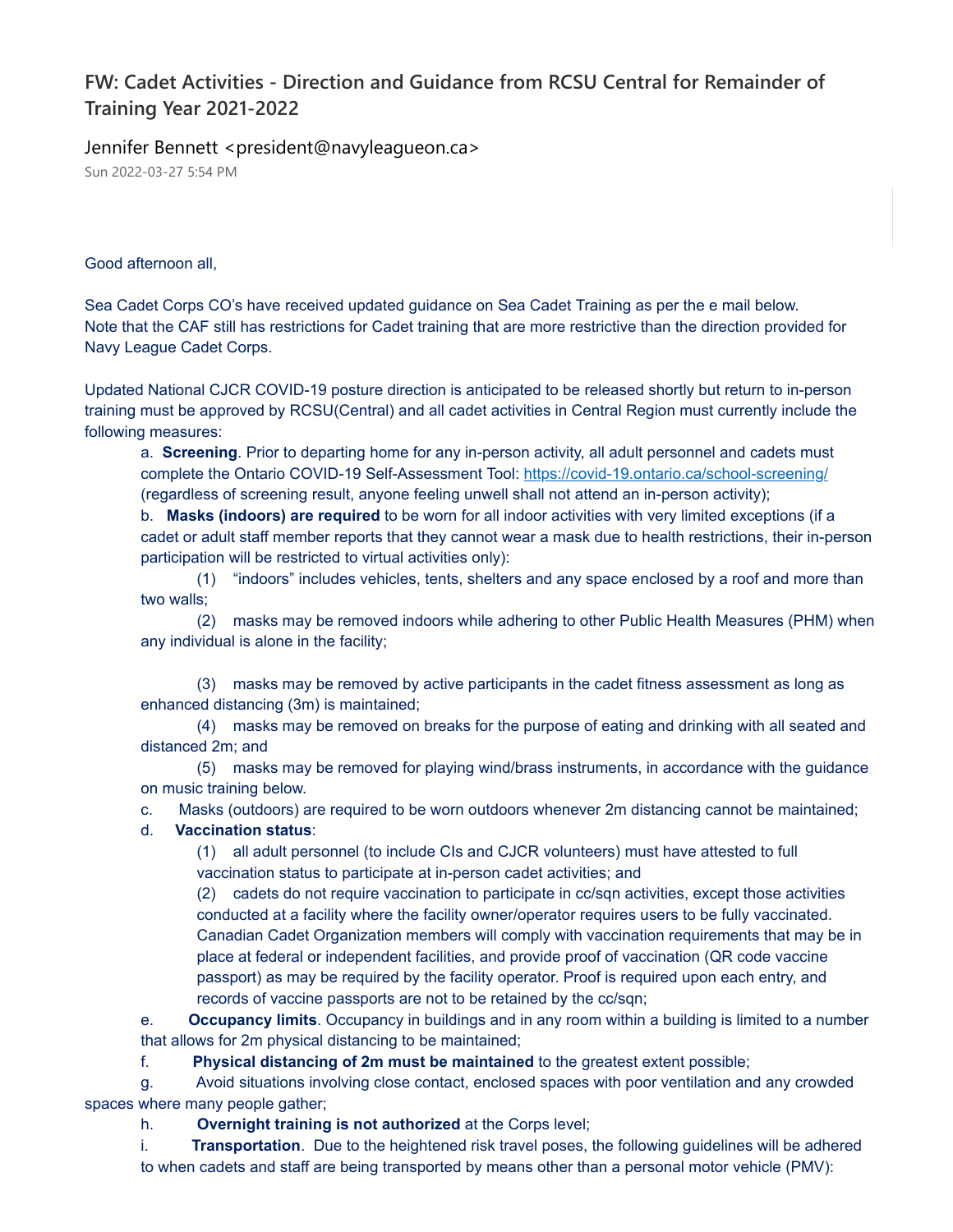(1) Non-medical masks (NMMs) shall be worn in all non-PMVs when there is more than one occupant in the vehicle;

(2) additional alcohol-based hand rub (ABHR) and disposable NMMs will be available on all vehicles used for the transportation of cadets and staff;

(3) cadets and staff will sanitize hands and don NMMs (if not already donned) prior to loading vehicles and shall sanitize hands immediately after disembarking the vehicle and prior to removal of NMM;

(4) meals/snacks should not be consumed in transit. If travelling over a meal hour, the trip should be planned so that the meal can be consumed outside the vehicle where physical distancing can be maintained;

(5) vehicle loading capacity will be IAW existing policy direction under the authority of the providing support Base Commander for DND vehicles, and the supplying bus company / operating company for contracted / leased buses and coaches; and

(6) DND/contracted vehicles used for passenger transportation will be cleaned / sanitized in accordance with the most stringent current guidance issued by either Transport Canada, the Public Health Agency of Canada, Local Base Transportation section or applicable provincial / territorial health / transportation authority;

j. **Music Training may be approved for in-person delivery with the following restrictions**:

(1) Outdoors. Where possible, band rehearsals should be conducted outdoors to provide maximum distancing and ventilation;

(2) Indoors. When it is necessary to rehearse indoors, large spaces (i.e., arenas, drill halls, gyms, etc.) are preferred;

(3) where smaller indoor spaces (i.e. classrooms) must be used, adequate air ventilation is required;

(4) indoor rehearsals are limited to a maximum of 30 minutes per session. A session is a single period without breaks when musicians are meeting or playing their instruments in an individual location;

(5) an break interval of a minimum 30 minutes duration must occur following any indoor rehearsal session before any subsequent session may be conducted. During this 30-minute break between sessions, all members must leave the room that was used, and allow for at least one complete air exchange cycle;

(6) during rehearsals (both outdoor and indoor), a minimum physical distance of 3 metres must be maintained from any wind / brass instrument;

(7) when establishing physical distancing, the size and 'bell orientation' of the instrument must be considered, as follows:

> A. for instruments with forward facing bells, such as trumpet, trombone, saxophones, the minimum 3-metre distance is to be measured from the bell of the instrument; and

> B. for larger instruments, such as tuba, baritone, bagpipes, more space may be required;

(8) for indoor rehearsals, face masks are not required to be worn by musicians playing wind instruments once they are stationary and minimum physical distancing has been established. Those not playing wind instruments will still wear masks during indoor rehearsals;

(9) mouthpieces are not to be shared and should be regularly cleaned and disinfected;

(10) woodwind / bagpipe reeds and instrument cleaning supplies (i.e., swabs, pull-throughs, etc.) are not to be shared;

(11 )instruments should not be shared. If there is a need to transfer an instrument from one cadet to another, it must first be properly cleaned;

(12) instrument spit valves are not to be drained onto the floor during an indoor rehearsal. To catch the contents of spit valves, disposable absorbent pads, towels or other receptacles must be used;

(13) bell covers will be used on brass instruments; but

(14 )'Bag Covers' with hand openings for wood wind instruments are not required.

From the Direction and Guidance below, here are some of the other highlights that are important to note for Branches: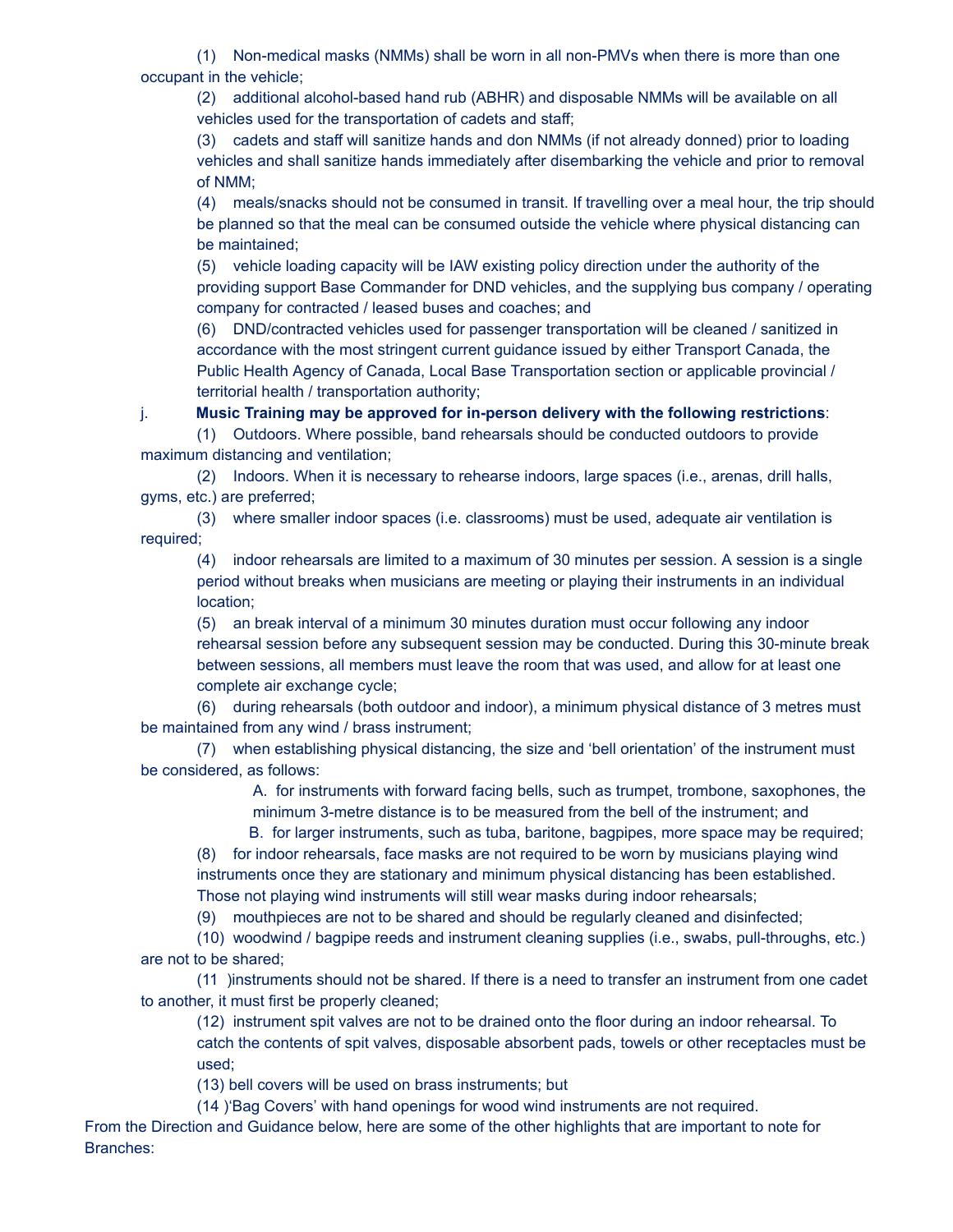- Overnight training for cadets is not authorized at this time and requests for overnight activities will not be approved at the Corps level for the remainder of training year up to 30 June 22.
- Where return to in-person training is authorized, Corps are encouraged to plan at least three single-day activities from their elementally defined ten supported days of mandatory / complementary training.
- Activities at Cadet Training Sites continue to be restricted. No Corps nautical training days / weekends are being scheduled at CNS in Spring 2022 (focus is on staff qualifications and currency
- The following considerations shall be observed in planning of supported day activities:

a. activities should be planned within the local community or its immediate vicinity. Preference should remain parent drop-off / pick-up (one-way drive should not exceed 30-40 min), but busing is authorized (one-way drive time not to exceed 60-90 min);

b. lunch is authorized and may be provided in accordance with Area office Standard Operating Procedures (MREs are only authorized for designated activities);

c. where a supported full-day activity is scheduled into the evening, a supper meal may be authorized in addition to lunch;

d. field stores and other training equipment are available and approved IAW local Area office Standard Operating Procedures (subject to availability of supplies)

e. prioritize activities that are well-suited to be conducted within COVID-19 posture directives (outdoor activities continue to have lowest transmission risk);

f. choose activities that will be most engaging to cadets, will best meet the current needs of the cc/sqn to rebuild skills, confidence, and competencies necessary to regain peak effectiveness next fall (leadership, team-building, fitness, instructional techniques, etc.) and that may assist in attracting and retaining new cadets; and

g. pace yourselves (remember crawl, walk, run), and plan for a steady, progressive and sustainable return to training: now is not the time to burn out staff and/or senior cadets by trying to do too much.

- Optional training is authorized and requires in-person activity approval. No support is provided, but the same planning factors apply as identified above.
- LSA should be the first and preferred means to fund any optional training activity.
- **Fundraising with cadets and officers** is permitted, subject to new approval process provided in RCSU Direction on fundraising activities and approval process have been disseminated to CO's separately.
- RDA / NDA activities including the modified marksmanship competition series will continue. Other activities organized at the Area and Regional level, to include some CAF famil activities and ACAD, are also possible.
- **National Sea Cadet Regatta** Intent remains to conduct additional sailing skill / racing skill / race coach development sessions in place of the provincial and national Sea cadet regattas (with the intent of fostering the skills and competencies necessary to return to the full provincial and national regatta format in summer 2023).
- There will be **no Band and Drill Competitions** this training year.
- The Col Perron fitness awards will not be presented this training year.
- **No recreational trips and no cadet international travel is authorized** this training year.

**Canteens** may be operated following local and / or Ontario PHMs and will be restricted to offering pre-packaged commercially prepared food and sundry items.

**League / Branch volunteers are permitted to be in attendance at facilities during cadet activities** (where permitted by respective League policy and subject to any restrictions the building owner / operator may have in place), but must be counted within any building / room capacity limit. **Note the supervision requirements for visitors and guests, and that only screened CAF members and approved CJCR volunteers may supervise cadets or be in contact with cadets without supervision.**

Visitors to in-person activities must be identified as part of the activity approval process and must follow **the necessary Public Health Measure***s* **and wear non-medical masks, as required, to the same standard established for Canadian Cadet Organization personnel and cadets**. Visitors must be escorted / under the supervision of a screened CAF member or approved CJCR volunteer.